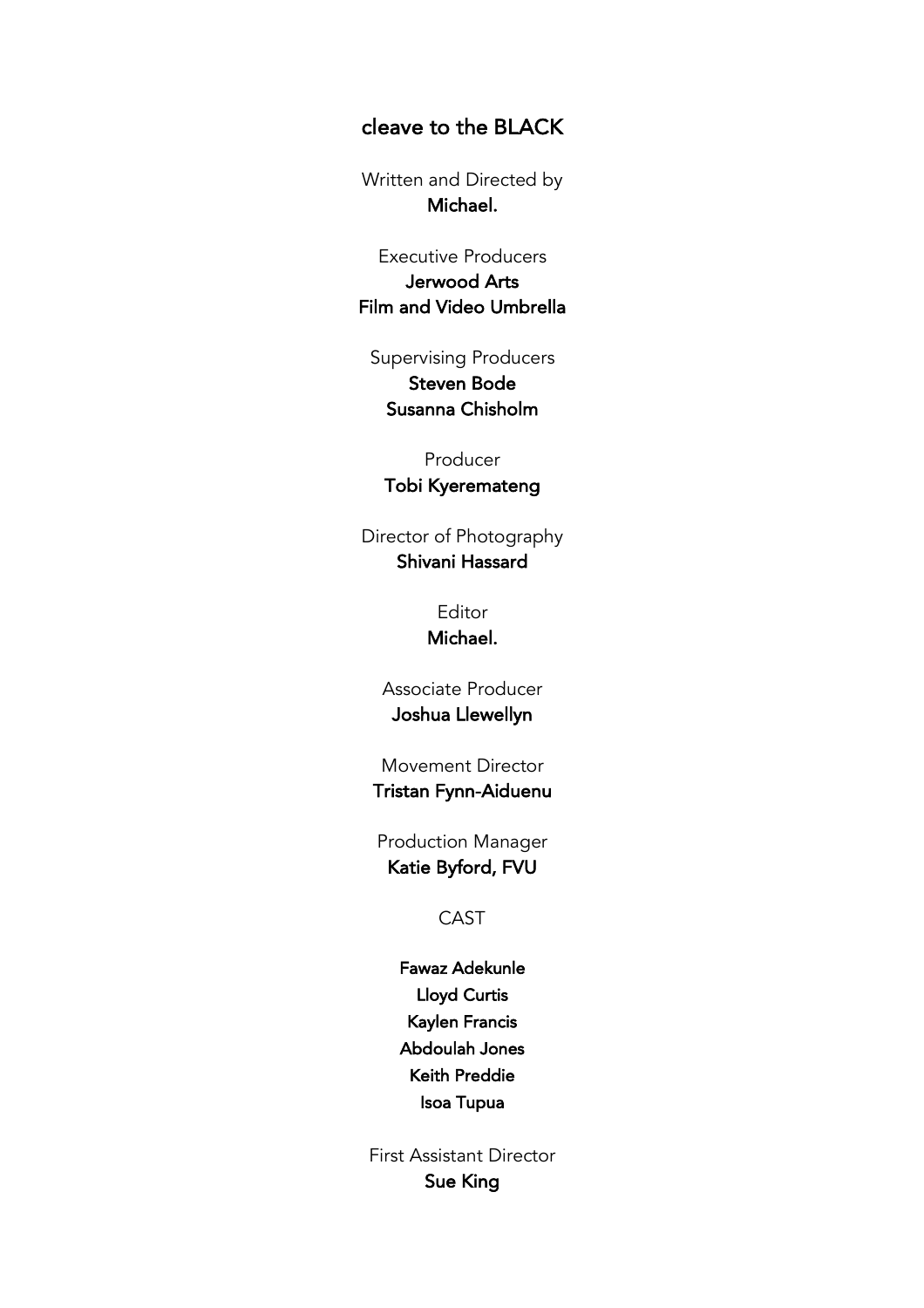Set & Costume Designer Sandra Falase

Production Assistant Priscilla Agyemang

Focus Pullers

Lou Macnamara Shane de Almeida

Second Assistant Camera Alison Martin Rory Power

> **Gaffer** Conor Adam

Grip Arjun Vell Cattaree

## Production Runners

Lawrence Odia Viva Rademacher Isaac Llewellyn

## Sound Design

Ashley Holmes

Colourist Mikolaj Kacprzak

Production Accountant Sophie Luard, FVU

Special Thanks Kodak Ronnie McQuillan S L Vision Streatham Space Project Black Ticket Project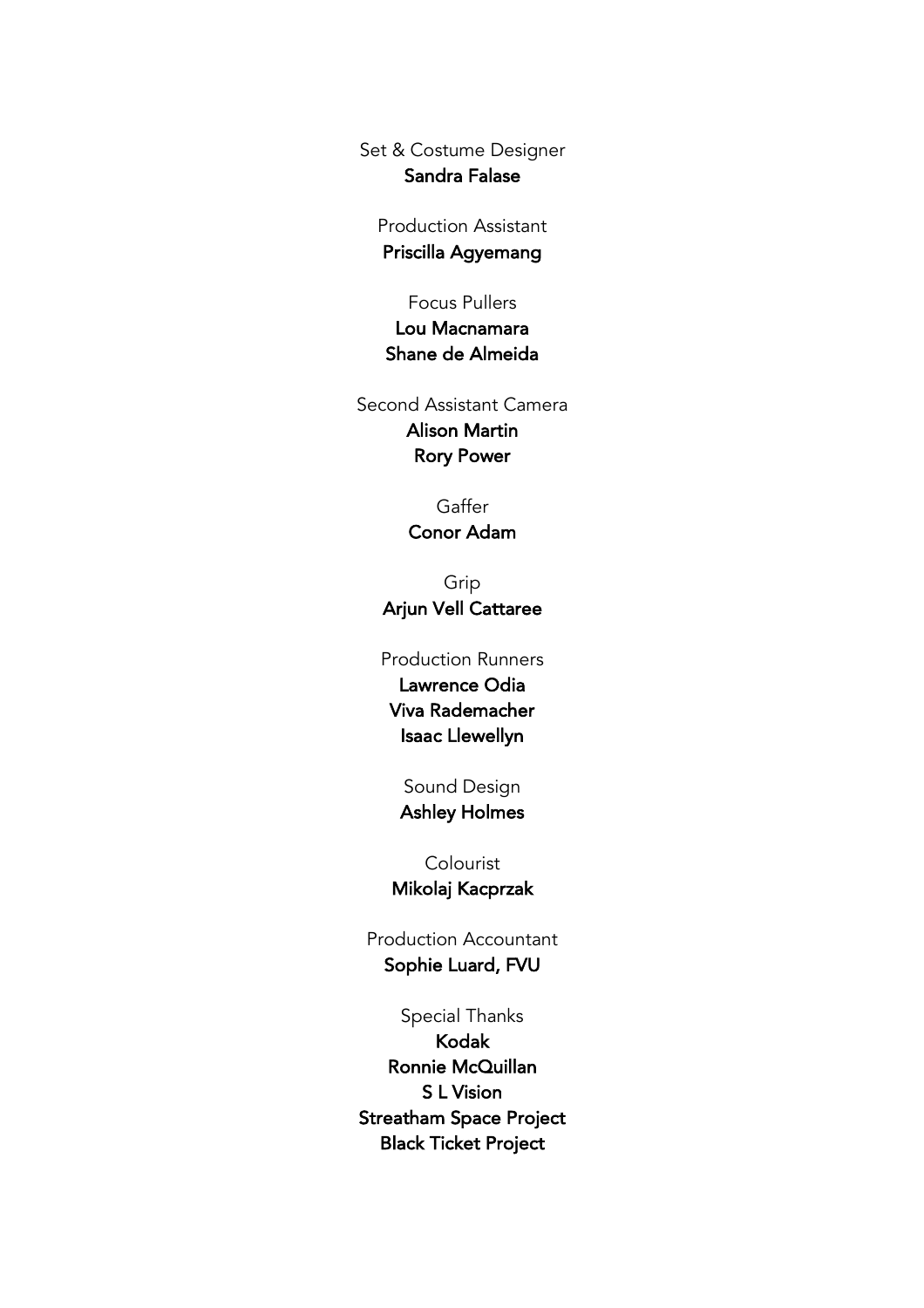Film and Video Umbrella

Steven Bode Katie Byford Susanna Chisholm Jade Desumala Mike Jones Jonathan Stubbs

## Jerwood Arts

Harriet Cooper Sarah Gibbon Lilli Geisendorfer Louis Jones Mirren Kessling Kaya La Bonte-Hurst Clíona Malin Jon Opie

Leeds Art Gallery

Sarah Brown Holly Grange Helen Little

Guest Panellists

Hetain Patel, artist and winner of the Jarman Award 2019 Rehana Zaman, artist and 2019 Jarman Award nominee

Jerwood Arts Selectors

Harriet Cooper Louis Jones

FVU Selectors

Susanna Chisholm Steven Bode

Leeds Art Gallery Selector Holly Grange

The Jerwood/FVU Awards 2022 are a collaboration between Jerwood Arts and Film and Video Umbrella in partnership with Leeds Art Gallery